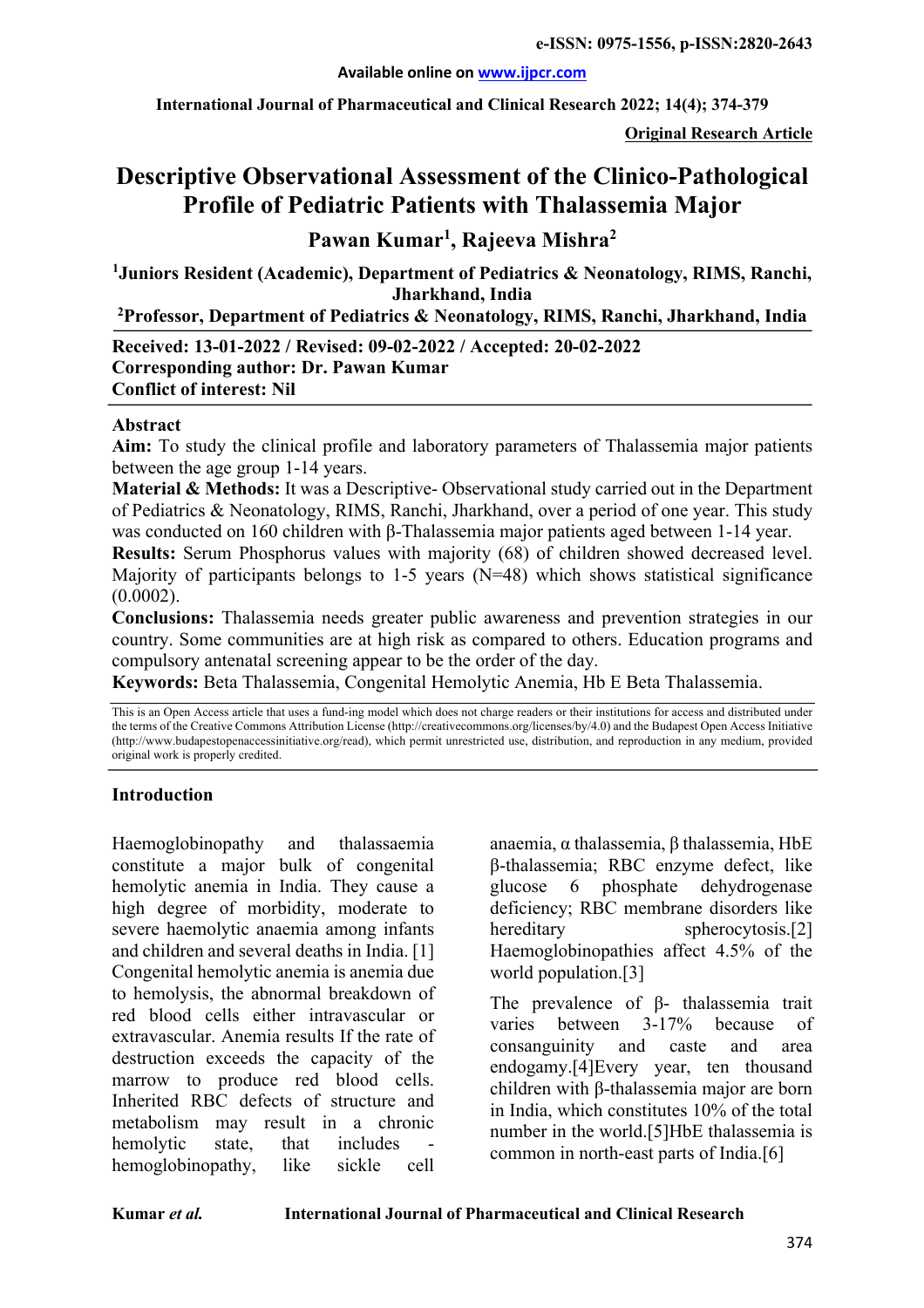Beta thalassemia is the commonest inherited hemoglobin disorder in the Indian subcontinent with an uneven distribution among the different endogenous populations. Carrier frequency ranges between 3.7 and 10 % [7]. With national programmes the epidemiology of the disease has changed worldwide. However, in India, though immense progress has been made in the management and antenatal diagnosis of the disease, an accurate estimation of the disease burden at the district level is as yet not available [7, 8].

Endocrine functions of Thalassemic children progressively decline with age secondary to hemosiderosis and nutritional deficiencies, resulting in multiple endocrinopathies like hypothyroidism, growth hormone deficiency, delayed puberty, diabetes mellitus and osteoporosis. So, all these children require regular monitoring of endocrine functions after 5 years of age, and regular monitoring of height, weight semi-annually.

Thus, we aim to study the clinical profile and laboratory parameters of Thalassemia major patients between the age group 1-14 years.

# **Material & Methods:**

It was a Descriptive-observational study carried out in the Department of Pediatrics & Neonatology, RIMS, Ranchi, Jharkhand over a period of one year. This study was conducted on 100 children with β-Thalassemia major patients aged 1-14 year.

## **Inclusion criteria:**

All the diagnosed β-Thalassemia major patients between the age group of 1 to 14 years attending the Department of Pediatrics & Neonatology, RIMS, Ranchi, Jharkhand.

## **Exclusion criteria:**

1. Patients are less than one year and more than 14 years of age group.

- 2. Children having multiple congenital anomalies along with Thalassemia major.
- 3. Coexisting cardiac or pulmonary disease.
- 4. Chronic haemolytic anaemia, other than β- Thalassemia major.
- 5. Thalassemia minor
- 6. Beta –thalassemia with any other haemolytic anaemia

# **Methodology**

A preformed and pre-checked proforma was used for data collection that included personal information, data regarding the number of transfusions and pre-transfusion haemoglobin and serum ferritin, at what dose of chelators they were with clinical examination finding and laboratory investigation reports.

Transfusion index is calculated by the formula blood volume received in ml/kg/month. The serum ferritin level was measured in all Thalassemic patients. Iron chelating agents were advised to all patients with serum ferritin level above 1000 ng/ml. Haemoglobin was measured before transfusion by Sahli's method. Blood group cross-matching was done by blood typing. Standard references were used. Data regarding various clinical and laboratory parameters were recorded and tabulated and presented as frequency, percentage and mean.

# **Statistical analysis**

The data collected were analysed with Graph Ped statistical software version 7.0. Continuous variables were presented as mean for parametric data. The student t test was applied for the calculation of statistical significance whenever the data followed normative distribution.

Nominal categorical data between the groups have been compared using Chisquare test or Fisher's exact test as appropriate.  $P \leq 0.05$  was taken to indicate a statistically significant difference.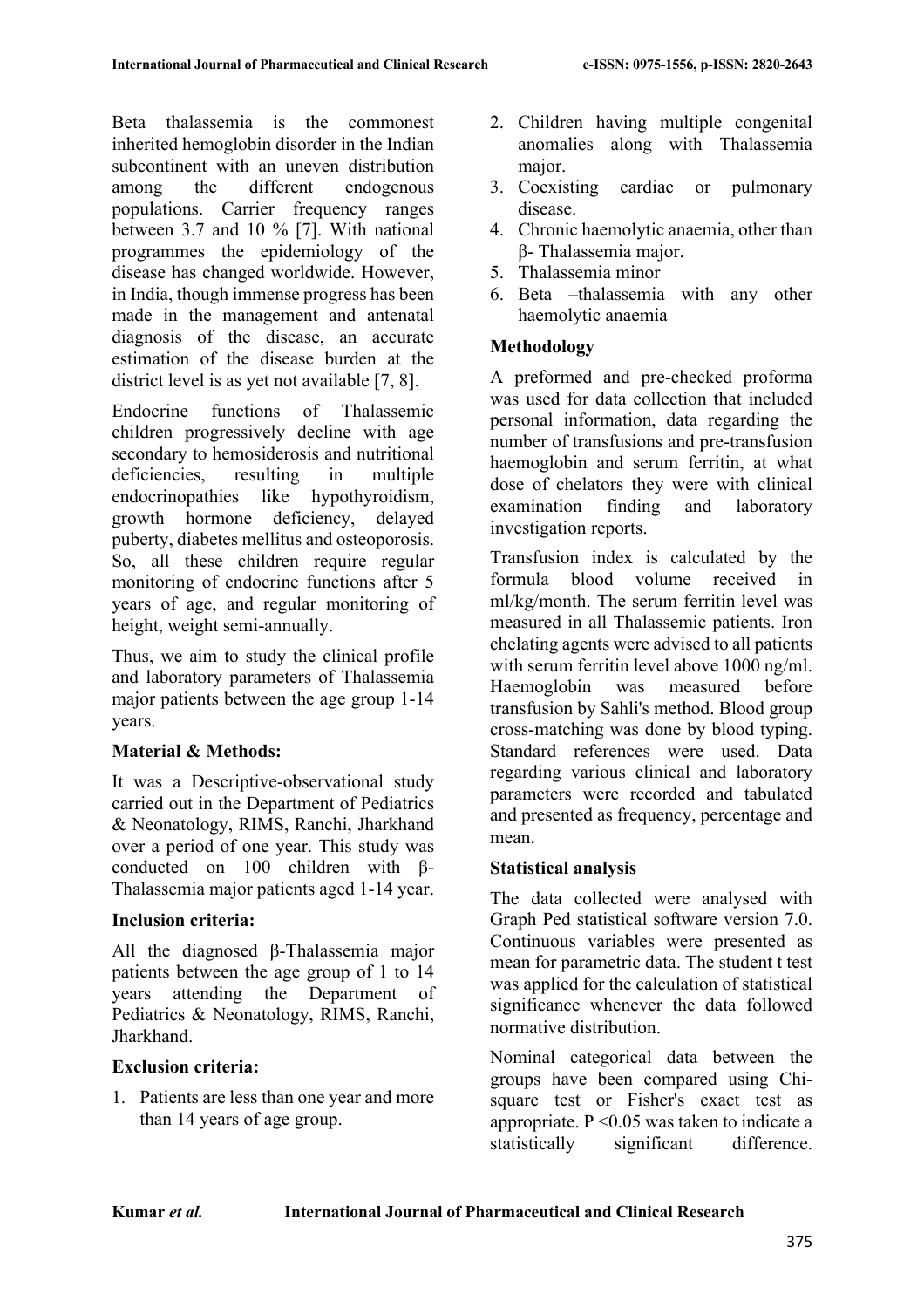Correlation analysis was done by calculating the correlation coefficient.

## **Results:**

Basic demographic details were seen in table 1 with majority of study participants being males (79%) and 21% were females.

Table 3 shows Serum Phosphorus values with majority (68) of children showed decreased level.

Majority of study participants (70) showed an increased Serum Alkaline Phosphatase level of >8 as seen in table 4

Table 5 shows a statistically significant (>0.05) Correlation of liver function test, renal function test with serum ferritin.

Table 6 shows correlation of Hepatomegaly with transfusion index and different range of serum ferritin in all three groups. Majority of participants belongs to 1-5 years (N=48) which shows statistical significance (0.0002)

| Table 1. Distribution of cases according to sex. |                       |  |  |
|--------------------------------------------------|-----------------------|--|--|
| <b>Sex</b>                                       | No of cases $(N=100)$ |  |  |
| Females                                          | 79                    |  |  |
| Males                                            |                       |  |  |

**Table 1: Distribution of cases according to sex.**

|  | Table 2: Showing distribution of patients according to Height for age (n=100). |  |  |  |  |
|--|--------------------------------------------------------------------------------|--|--|--|--|
|  |                                                                                |  |  |  |  |

|        | Short stature<br>(below 3rd centile) | Normal stature |
|--------|--------------------------------------|----------------|
| Male   | 19                                   | 37             |
| Female | 14                                   | 30             |
| Total  | 33                                   |                |

| Age (Years)   Decreased   Normal |    |    | Increased | Total |
|----------------------------------|----|----|-----------|-------|
| $1 - 3$                          | 13 |    |           | 23    |
| $4 - 11$                         | 33 | 14 | 21        | 68    |
| $12 - 14$                        |    |    |           |       |
| Total                            |    |    | 36        | 100   |

#### **Table 3: Serum Phosphorus values (mg/dl).**

#### **Table 4: Serum Alkaline Phosphatase (I/U).**

| Age (Years)   Normal |    | Increased | Total |
|----------------------|----|-----------|-------|
| <Χ                   | 45 | 25        | 70    |
| >8                   |    | 24        | 30    |
| Total                | 51 | 49        | 100   |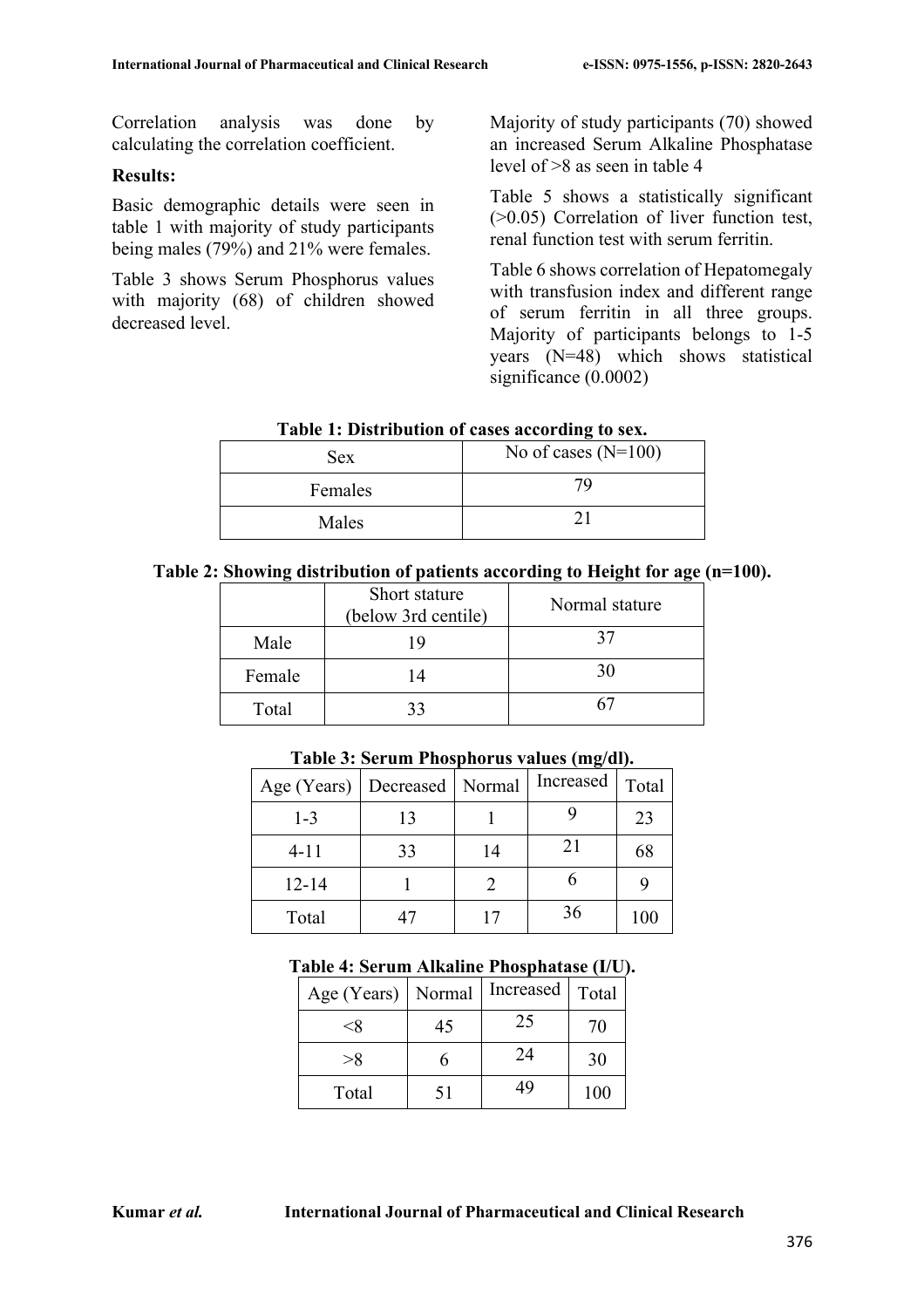| <b>Dependent Indices</b>   | <b>Correlation to Serum ferritin</b><br>(R square) | P value  |
|----------------------------|----------------------------------------------------|----------|
| SGOT                       | 0.0131                                             | p > 0.05 |
| <b>SGPT</b>                | 0.0251                                             | p > 0.05 |
| Serum Bilirubin Total      | 0.0155                                             | p > 0.05 |
| Serum Bilirubin Direct     | 0.00162                                            | p > 0.05 |
| <b>Total Serum Protein</b> | 0.0177                                             | p > 0.05 |
| Serum Albumin              | 0.0128                                             | p > 0.05 |
| Serum Urea                 | 0.0112                                             | p > 0.05 |
| Serum Creatinine           | 0.00671                                            | p > 0.05 |

# **Table 5: Correlation of liver function test, renal function test with serum ferritin.**

| Table 6: Showing correlation of Hepatomegaly with transfusion index and different |
|-----------------------------------------------------------------------------------|
| range of serum ferritin in all three groups.                                      |

| <b>Age Group</b>    | <b>S. Ferritin</b>                              | <b>Transfusion Index</b>                          |
|---------------------|-------------------------------------------------|---------------------------------------------------|
| 1-5 years $(N=70)$  | $<$ 500-1000<br>$(n=4/10)$<br>$7.62{\pm}4.4$ cm | $r = -0.478 p=0.0002$<br>$(44.2 \pm 191.8)$       |
|                     | 1001-1500<br>$(n=13/21)$<br>$8.98 \pm 2.62$ cm  | $r = -0.571$<br>$p = 0.571$<br>$(11.24 \pm 21.3)$ |
|                     | 1501-2000<br>$(n=6/7)$<br>$8.61 \pm 2.32$ cm    | $r = 0.261$ p=0.477<br>$(15.72 \pm 6.27)$         |
|                     | >2000<br>$(n=10/12)$<br>$8.81 \pm 1.38$ cm      | $r = -0.521 p = 0.271$<br>$(14.2 \pm 9.81)$       |
| 6-10 years $(N=65)$ | $<$ 500-1000<br>$(n=7/9)$<br>$8.22 \pm 2.71$ cm | $r = -0.611 p = 0.132$<br>$(54.5 \pm 94.5)$       |
|                     | 1001-1500<br>$(n=3/3)$<br>$9.59 \pm 1.63$ cm    | $r = -0.621 p = 0.691$<br>$(20.2\pm4.2)$          |
|                     | 1501-2000<br>$(n=3/3)$<br>110.2 $\pm$ 4.71 cm   | $r = -0.082 p = 0.776$<br>$(152.1 \pm 212.2)$     |
|                     | >2000<br>$(n=16/18)$<br>$11.2 \pm 2.27$ cm      | $r = -0.271 p = 0.467$<br>$(41.2 \pm 70.87)$      |

#### **Discussion:**

Thalassemia can be explained by the fact that these cases having a milder clinical course and thus presenting at a later age

compared to other group of patients of congenital hemolytic anemia, live longer and also get the opportunity to come under medical attention. In our study there was more prevalence of congenital hemolytic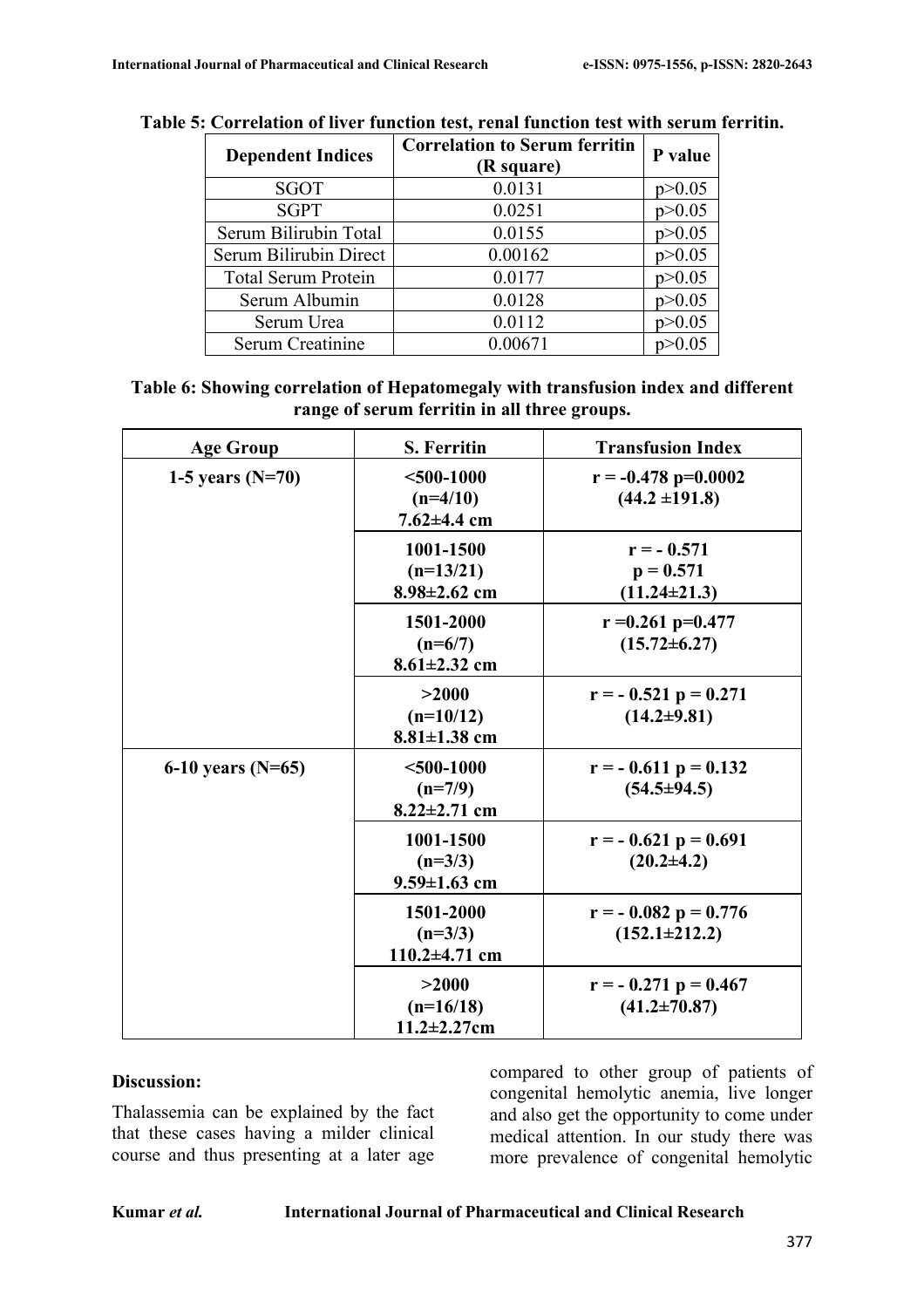anemia in males in respect to females (63 % versus 37%). However it is difficult to conclude as the study sample is small. In this study, the mean hemoglobin was found to be lowest in patients of β thalassemia (5.1gm/gl) and HbE β thalassemia (5.8 gm/dl). The mean total serum bilirubin was found to be highest among β Thalassemia patients (3.0mg/dl). Our results are comparable to previous studies. [9- 12]There were a wide spectrum of clinical manifestations among patients of congenital hemolytic anemia.

Serum urea was high in 65(64.35%) cases [27-28]. Though most of the urea and creatinine were only mildly elevated which may be due to chelator therapy in the higher age group.

Contributing factors to growth retardation include recurrent infections, nutritional deficiency, chronic hypoxia, iron toxicity from transfusion hemosiderosis, poor transfusional status and inadequate chelation [13-14]. Hemolytic facies were present in 39 % of patients and 78 % came with moderate to severe anemia. This gives an insight to late presentation in our country as compared to the west where the mean Hb at diagnosis has been reported as 8.2 gm/dl  $[15]$ .

The severe and most frequently encountered hemoglobinopathies in India include the thalassemia and sickle cell disease. These hemoglobinopathies are geographically distributed in the country. TM is the commonest hemoglobinopathy seen in the northern part of the country, sickle cell being confined mainly to central India [7-8].

Kattamis et al. [16] in 1975 noted age at presentation to be 13.1 (2–36) months. Cao [17] reported the mean age of children who presented with TM to be  $8.4 \pm 9.1$  months. In 1984, Modell and Berdukas [18] reported 60 % of patients to present in the first year of life, mean age being 6 months. **Conclusion:**

Thalassemia needs greater public awareness and prevention strategies in our country. Some communities are at high risk as compared to others. Education programs and compulsory antenatal screening appear to be the order of the day.

# **References:**

- 1. Balgir RS. The burden of haemoglobinopathies in India and the challenges ahead. Current Science. 2000;79(11):1536-47.
- 2. Chattopadhyay K, Biswas R, Bhattacherjee S, Bandyopadhyay R. An epidemiological study on the clinicohematological profile of patients with congenital hemolytic anemia in a tertiary care hospital of Kolkata. Indian J Prev Soc Med. 2012;43(4):1-6.
- 3. Angastiniotis M, Modell B, Englezos P, Boulyjenkov V. Prevention and control of hemoglobinopathies. Bull World Health Organ. 1995;73(3):375-86.
- 4. Balgir RS. The genetic burden of hemoglobinopathies with special reference to community health in India and the challenges ahead. Indian J Hematology Blood Transfusion. 2002;20(1):2-7.
- 5. Varawalla NY, Old JM, Sarkar R, Venkatesan R, Weatherall DJ. The spectrum of beta thalassemia mutations on the Indian subcontinent: the basis for prenatal diagnosis. Brit J Hematol. 1991;78(2):242-7.
- 6. Ghai OP. Gupta P, Paul VK. Essential pediatrics. 6th edition. New Delhi: Interprint; 2004. Hematological disorders.100-101.
- 7. Verma IC, Saxena R, Kohli S Past, present and future scenario of thalassemic care and control in India. Indian J Med Res 2011:34:507–521
- 8. Mohanty D, Colah RB, Gorakshakar AC, Patel RZ, Master DC, Mahanta J, Sharma SK et al. Prevalence of bthalassemia and other haemoglobinopathies in six cities in